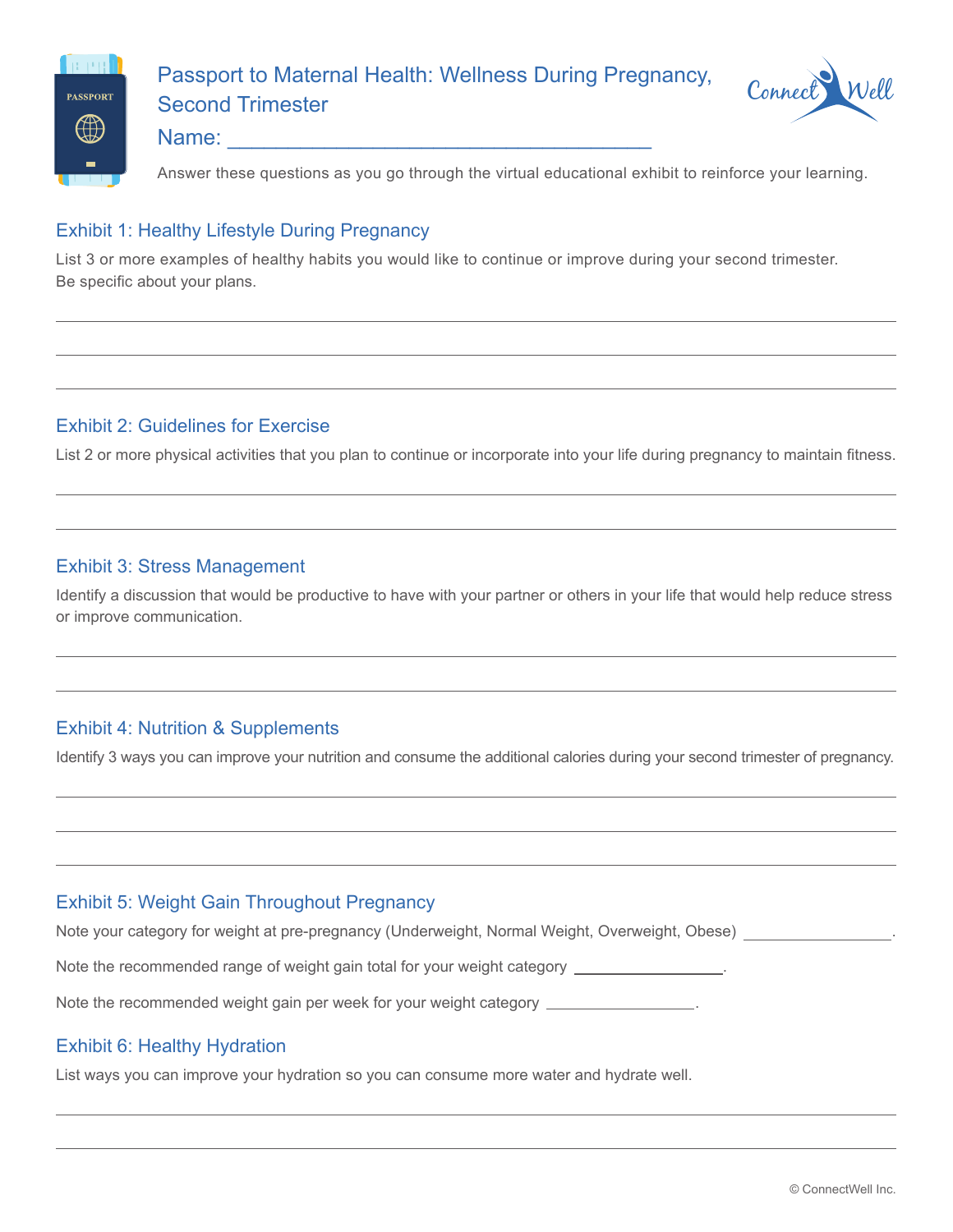# Exhibit 7: Medical Care in the Second Trimester

Review the list of what to expect at your second trimester prenatal exams. Write down 3 questions you can discuss with your healthcare provider related to your history, chronic medical issues, diagnostic tests or screening, Rh status, or general pregnancy concerns.

## Exhibit 8: Fetal Movement & Heartbeat

The second trimester is when many women begin to feel movements from their growing baby. Have you experienced these movements? When you go to your doctor's visit, ask to listen to your baby's heartbeat and note the rate.

#### Exhibit 9: Work & Maternity Leave

List 3 issues that you need to research regarding your employers' family leave policy.

#### Exhibit 10: Childbirth Classes

Identify 2 reasons that you would be interested in childbirth classes.

# Exhibit 11: Managing Discomforts of Later Pregnancy

Identify 3 tips that you are willing to try to avoid the symptoms of later pregnancy that you are experiencing.

#### Exhibit 12: Environmental Exposures

It is recommended that women who travel during the second trimester get up and walk every \_\_\_\_ to \_\_\_\_ minutes when flying, on a train, or bus. Review the guidelines to limit your exposure to environmental toxins and chemicals. List any that you need to eliminate or modify.